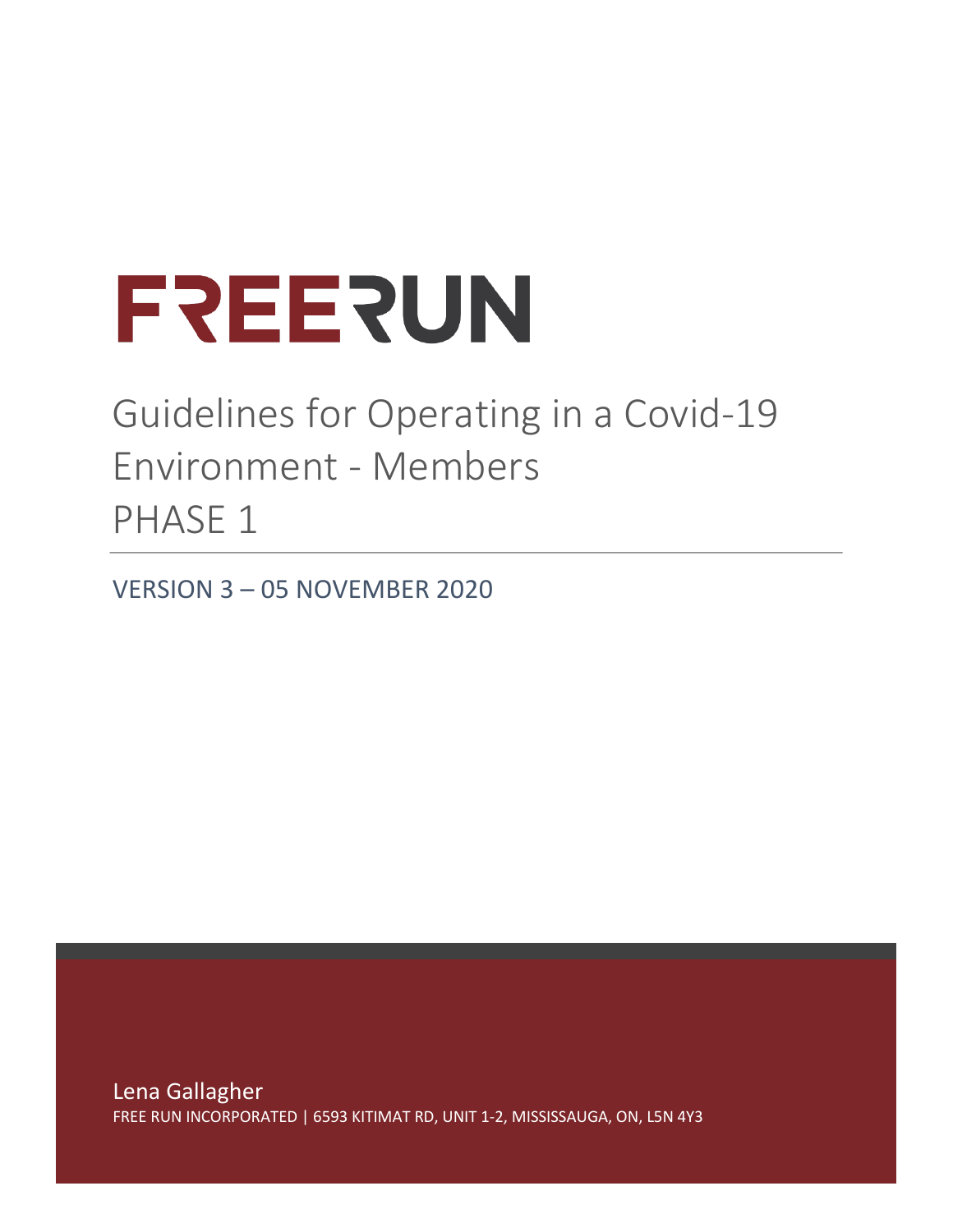### INTRODUCTION

At Free Run Incorporated, the health of our staffs and customers is important to us. We created these guidelines to outline the actions that FreeRun is taking to ensure the wellbeing of everyone in our place of business and community. These guidelines are informed and driven by solutions and recommendations to the unique environment of an exercise setting, operating within a COVID-19 environment. Our protocols and practices are designed to meet all government general principles and guidelines to operating in the current pandemic.

This document will be regularly updated to reflect all legislative/regulatory changes as set forth by local, provincial, and federal governments, as well as industry specific best practices. Such changes will be implemented and communicated in a timely manner to staffs, and customers where deemed appropriate. A current printed copy of this document will always be available and found in the main office and reception area of our facility.

Should you have any questions, recommendations, or concerns, please contact Lena Gallagher at 905-812-5240 or [Lena.Gallagher@freeruninc.com.](mailto:Lena.Gallagher@freeruninc.com)

#### 1. CONTAINMENT AND CONTACT TRACING

Free Run Incorporated will always ensure physical distancing of 2 meters (6 feet) for both our members and staff at our business.

#### 1.1. Limited occupancy:

*As per government guidelines, the total number of individuals of the public permitted to be at the facility at any one time is limited to the number that can maintain a physical distance of at least 2 metres in general areas, or 3 meters in workout spaces, from other individuals in the facility, and in any event cannot exceed 50 individuals. This number does not include staff.*

*As such, Free Run Incorporated will limit the number of individuals allowed in our premises, at any given time, including staff, to be no more than 30, until further notice.*

The number of individuals allowed into the facility at any one time will be limited to:

- $\circ$  Ensure there is sufficient space to allow members and staff to remain 2 metres from one another
- o Enure there is sufficient space to allow clients to remain 3 meters from one another in the workout spaces
- o Prevent large gatherings
- $\circ$  Allow staff sufficient time to clean equipment and other surfaces frequently

The following physical distancing measures will be in place:

- o Members and staff will not congregate in groups.
- $\circ$  Members and staff will avoid common greetings, such as handshakes, fist pumps, etc.
- $\circ$  Members may partake in their activity while maintaining physical distancing requirements.
- o Workout spaces are pre-defined and clearly marked to accommodate and allow for the 3 meter spacing regulation.
- $\circ$  Access to the changerooms is limited and members may use the changerooms to access and use the hand basin and W/C's.
- $\circ$  The use of showers, lockers and benches is prohibited until further notice.
- $\circ$  The use of chalk (including personal supply) is not permitted until further notice unless the chalk contains a minimum of 70% alcohol.
- $\circ$  At least one staff member will always be present during open hours to monitor adherence to and maintain physical distancing protocols.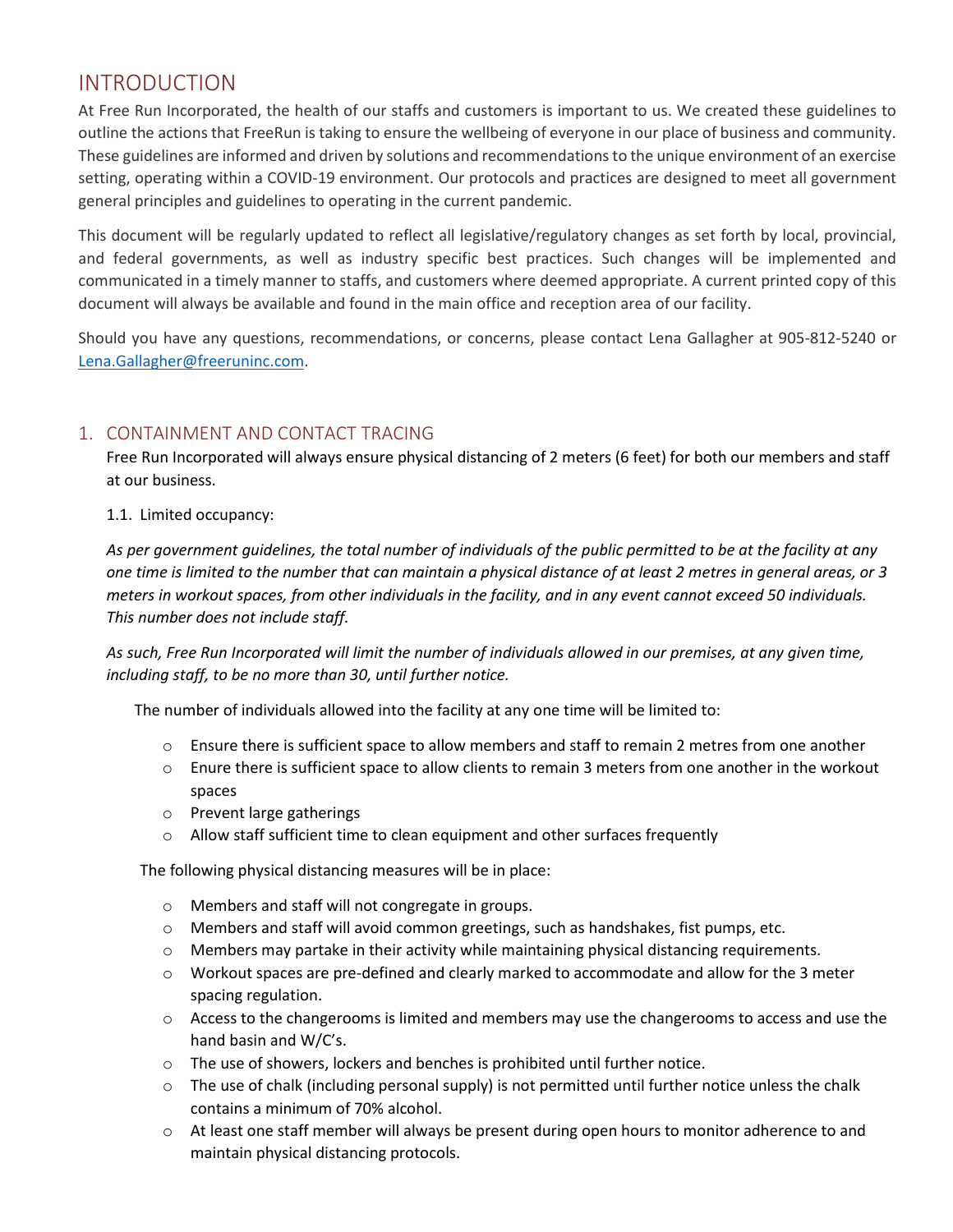#### 1.2. Controlled access:

Upon opening, Free Run Incorporated has modified the schedule to accommodate a mixture of **Class** times and **Open Gym** times. The details of which are:

- o Members will need to pre-register and book their time slot using the FreeRun Gym app or via the Mindbody website on their personal computer.
- o Each time slot is 60 min, comprising 55 min to complete a workout and 5 min to allow members to sanitize their equipment.
- o A 30 min time gap has been scheduled between each time slot to allow sufficient time for members to arrive/leave before the next group of members arrive/leave for the next time slot.
- $\circ$  Each time slot will either have a type of Class or Open Gym type scheduled
- o Classes:
	- Class type options include Stamina, Strength, OCR Masters, and Mobility.
	- **Class sizes vary depending on the area they are in and the type of equipment needed for that** class, and is as follows:
		- Stamina, Strength, Mobility max 10 members per class
		- OCR Masters max 4 members per class
- o Open Gym:
	- These are time slots in which members complete their own workout-outs (i.e. they are NOT instructor led)
	- **•** Open Gym options include 2 types of bookable slots, namely:
		- "Open Gym Ninja/OCR": a max of 4 individuals will be allowed to use the area encompassing the Truss, Dojo, Campus board and Obstacles.
		- "Open Gym (Rack)": a max of 4 individuals can book this time.
	- **Den Gym time slots have a maximum of 8 members allowed during these times.** This number is divided as follows:
		- a max of 4 members may use the functional floor in the workout space designated to them upon arrival
		- a max of 4 members may use the Ninja Truss and Obstacle area during their time slot.
	- If a member has booked a time slot for "Open Gym Ninja/OCR", they may not use the functional floor during their workout.
	- If a member has booked a time slot for an "Open Gym (Rack)", they may not use the Ninja Truss and Obstacle area during their workout.
- $\circ$  The use of the Campus Board, Warp Wall, and turf areas is limited, and members are asked to discuss their needs in these regards with staff members upon entry.
- $\circ$  If a member has not signed up via the app, they may not be allowed inside of the facility.
- o If a member is late to their booked time slot, access may be denied by staff.
- $\circ$  If a member does not show up to a class they have reserved, point 13 of the Free Run Incorporated Membership Agreement will be in full effect and enforced. The point states:
	- *Classes: Members are required to reserve, subject to availability, their participation in a class based on the order of registration. If a class is not full, a Member may join in at any time. If Member reserves a spot in a class and fails to show up for the class and/or does not cancel attendance at the class with at least 2 hours prior notice to Free Run, the Member may be required by Free Run to pay a no-show fee of \$5 for each such class that he/she does not attend or does not provide adequate notice of non-attendance.*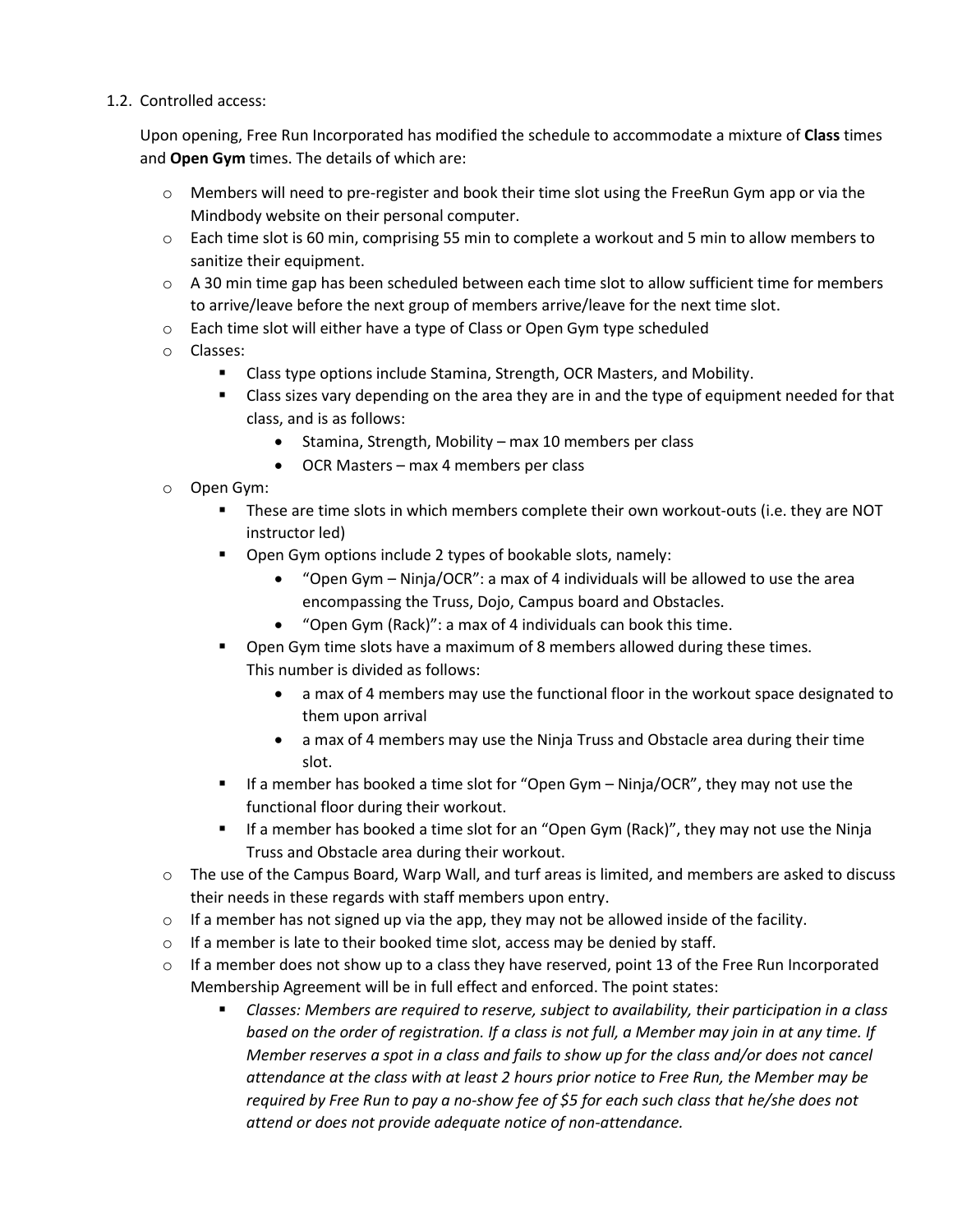- $\circ$  Upon arrival, members are asked to remain outside until/unless a Free Run staff member signals to them that they may enter the Free Run facility or the Enter sign is displayed by the front door.
- $\circ$  Members are encouraged to leave all non-essential belongings in their car, bringing in only items such as car keys, a filled water bottle, and **CLEAN** indoor shoes.
- $\circ$  As part of Free Run's pre-screening measures, members will be asked a series of questions before entering the main gym area. (see Appendix A for Screening Questionnaire)
- $\circ$  Staff will mark members as arrived to avoid members having to scan in with their Free Run key tag as required by our usual process.
- $\circ$  If/When entry is permitted by a staff member, each member will be directed to change their shoes on the floor mats provided in the reception area.
- $\circ$  Members will also be allocated a specific workout space, which is clearly numbered and marked out with floor markings.
- $\circ$  Once the member has changed into their clean indoor shoes, they may make their way to their preallocated workout space assigned to them by staff.
- $\circ$  When a member is in their allocated workout space, they may put their belongings in the red crate made available to them in that space.
- $\circ$  Once members are in their allocated workout space or area, they are to remain in that space.
- $\circ$  For those who are attending a Class, the instructor will join you once all participants have arrived and will begin instructing the class. For those members who are attending an Open Gym session, they may begin their workout as soon as they wish.
- o Members are to limit their movement to their workout space and refrain from leaving their allocated space as much as possible.
- $\circ$  The class instructor will assist members with equipment needs during their workout (e.g. a member needs to exchange dumbbells). This is to ensure that movement outside the designated workout space is limited as much as possible.
- $\circ$  Once a member has completed their workout/class, they are required to wipe down their equipment with the supplies provided.
- $\circ$  Members must NOT pack their equipment away, nor are they to assist another member with sanitising equipment. The only exemption in this regard is if the members in question reside in the same household.
- $\circ$  Once a member has wiped down their equipment, they should immediately leave, minimising their movement within the facility as much as possible.
- $\circ$  Only current and active members will be permitted to visit and use the Free Run Gym facility. Visitors with day passes, Free Week passes, or complimentary visit passes are only permitted by prearrangement.
- 1.3. Use of Personal Protective Equipment:
	- $\circ$  The guidelines for the use of masks, gloves, and any other personal protective equipment worn by members will be in implemented according to government guidelines.
	- $\circ$  Members are required to wear a face covering upon entry and at all when in the reception area and changerooms.
	- $\circ$  The face covering may only be removed once a member is in their allocated workout space/area.
	- o Members may choose to wear or not wear a mask *during* their workout and do so at their own discretion.
	- $\circ$  Members who do not abide by the mandatory face covering policy will be denied entry.
	- o Please clic[k HERE](https://web.mississauga.ca/city-of-mississauga-news/covid-19-recovery/mandatory-face-covering-by-law/) for further information regarding the current by-law in effect in the City of Mississauga for the use of face masks.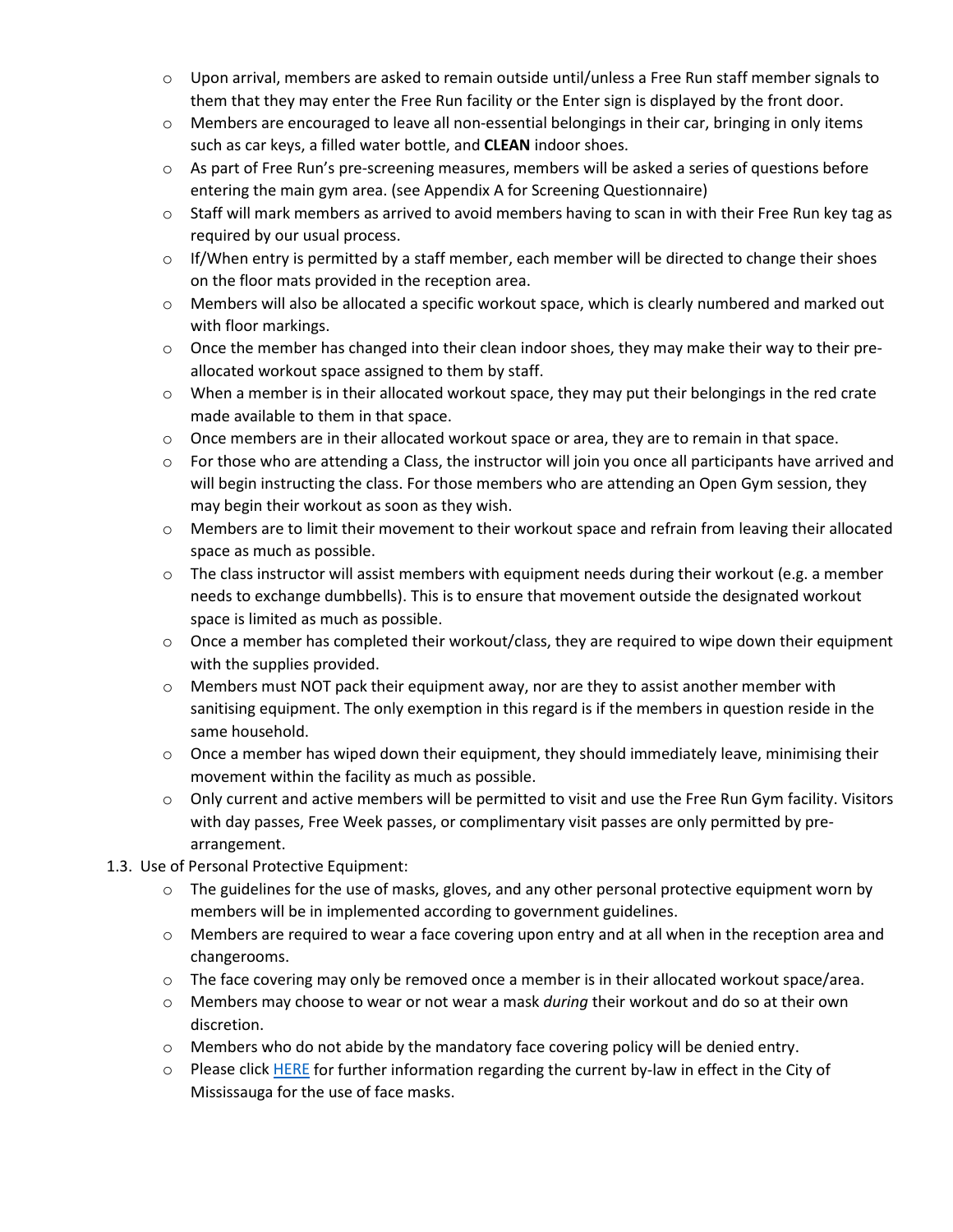#### 2. CLEANING AND SANITISATION

Free Run Incorporated has developed cleaning protocols to ensure that all common areas are cleaned and disinfected frequently throughout the day. Health and Safety is a responsibility that belongs to everyone in the workplace.

Should you have any questions, recommendations, or concerns, please contact Lena Gallagher at 905-812-5240 or Lena.Gallagher@freeruninc.com.

The following cleaning and disinfection procedures are in place at this location:

- o Cleaning kits (red crates), comprising of disinfectant spray and paper towels will be provided for each workout space, as well as conveniently located throughout the facility in multiple locations.
- $\circ$  Members will be required to sanitise any/all the equipment they use during their workout session, using the cleaning kits provided.
- $\circ$  Hard to clean equipment such as foam rollers, yoga blocks, straps, ropes, sandbags, etc. will be removed from usage until further notice.
- o Chalk buckets have been removed until further notice.
- o Shared equipment, such as boxing gloves and straps, will be removed until further notice.
- $\circ$  Staff will perform routine and regular sanitisation of high touch items and areas between every workout time slot. Additional time has been allocated between workout sessions to accommodate sufficient cleaning between time slots.
- $\circ$  Staff cleaning the workout spaces and facility will be trained in and will follow the safe and proper use of all cleaning and disinfection products, as outlined in the manufacturer's instructions.
- $\circ$  Free Run Incorporated will ensure that all necessary supplies are available, as appropriate, such as hot/cold running water, liquid soap, paper towels and garbage bins, minimum 60% alcohol-based hand sanitizer, cleaning, and disinfecting supplies.
- $\circ$  Free Run Incorporated will provide staff with personal protection equipment, including but not limited to non-medical masks, face shields, and disposable gloves.
- o Free Run Incorporated's chosen professional cleaning partners, Stratus Building Solutions (Mississauga), will perform additional facility cleans throughout each week. In addition to the standard clean, Stratus Building Solutions (Mississauga) will also perform a sanitation and disinfection service using electric and electrostatic chemical dispersal system once per week.
- $\circ$  A cleaning log will be completed and kept current by all staff and will be made available upon request.